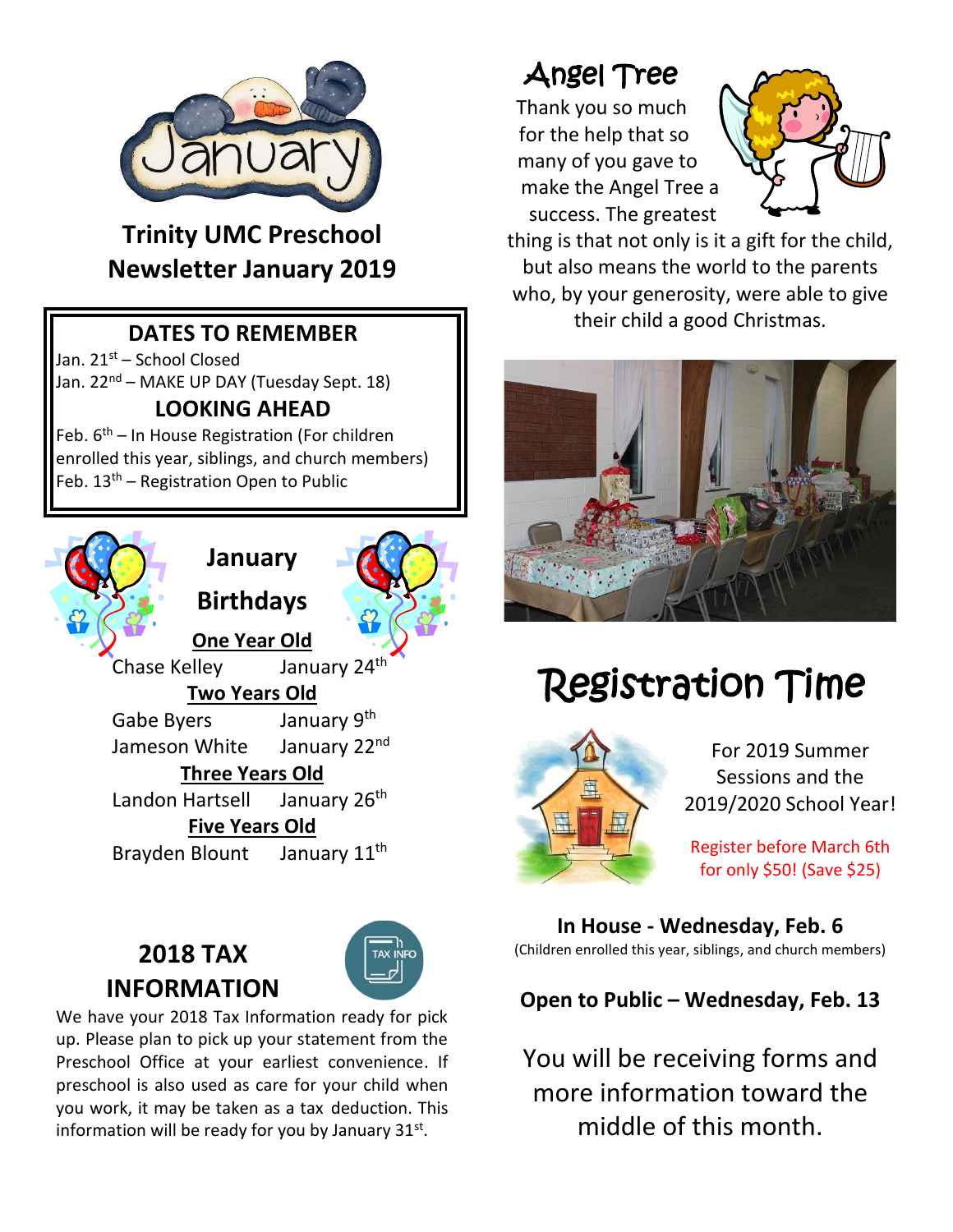## I am FINALLY Graduating!!



It is with great emotion…

happiness, sadness, excitement, and anxiousness that I share my decision to retire at the end of this school year, May 2019. Through lots of prayer and seeking God's guidance, Mr. Jim (my husband) and I know it is time. We are having to spend much of our time caring for my mother these days and I want to be there for her as much as possible. We also hope to have many plans for travel, fun, and grandchildren time!

I have been so blessed these past 37 years (I started teaching when I was 12! LOL) to have had the privilege to teach and learn from the many children I had at Trinity! What a journey is has been, filled with memories and love that I have received from each and every child… and there have been many! I have always loved teaching and being with young children and it has brought much joy to my life.

I do hope to come by Trinity often for visits with the children, the staff, and the parents so don't be surprised when you see me! And the best news is… Miss. Susan is GRADUATING! Every year at our graduation program I always tell the children that now they are graduating and move up in life. Well, now Miss. Susan is graduating and moving up! I am excited and look forward to this next chapter in my life! Thank you for allowing me to be a part of your child's precious life!

To God Be the Glory! Look forward to my new adventures! "It's SNOW Cold Outside"

During cold weather, please remember to dress your child appropriately for the weather outside. The children do go outside unless it is raining or below 32 degrees. Also, make sure each article of outerwear has your child's name in them, as several jackets have disappeared.

# Please Help Keep our Children **Healthy**



We are still very much in the flu season, not to mention stomach viruses, colds and a whole list of other ailments. We disinfect constantly but need your help. We understand that children may be fine in the morning and become sick very quickly, but please continue to pay close attention to your child. If they are fussy and not acting like themselves, they are probably showing the first signs of being sick. Please remember to keep your child at home for 24 hours after having been sick, vomiting, or running a fever. Thank you!!

Love, Miss Susan